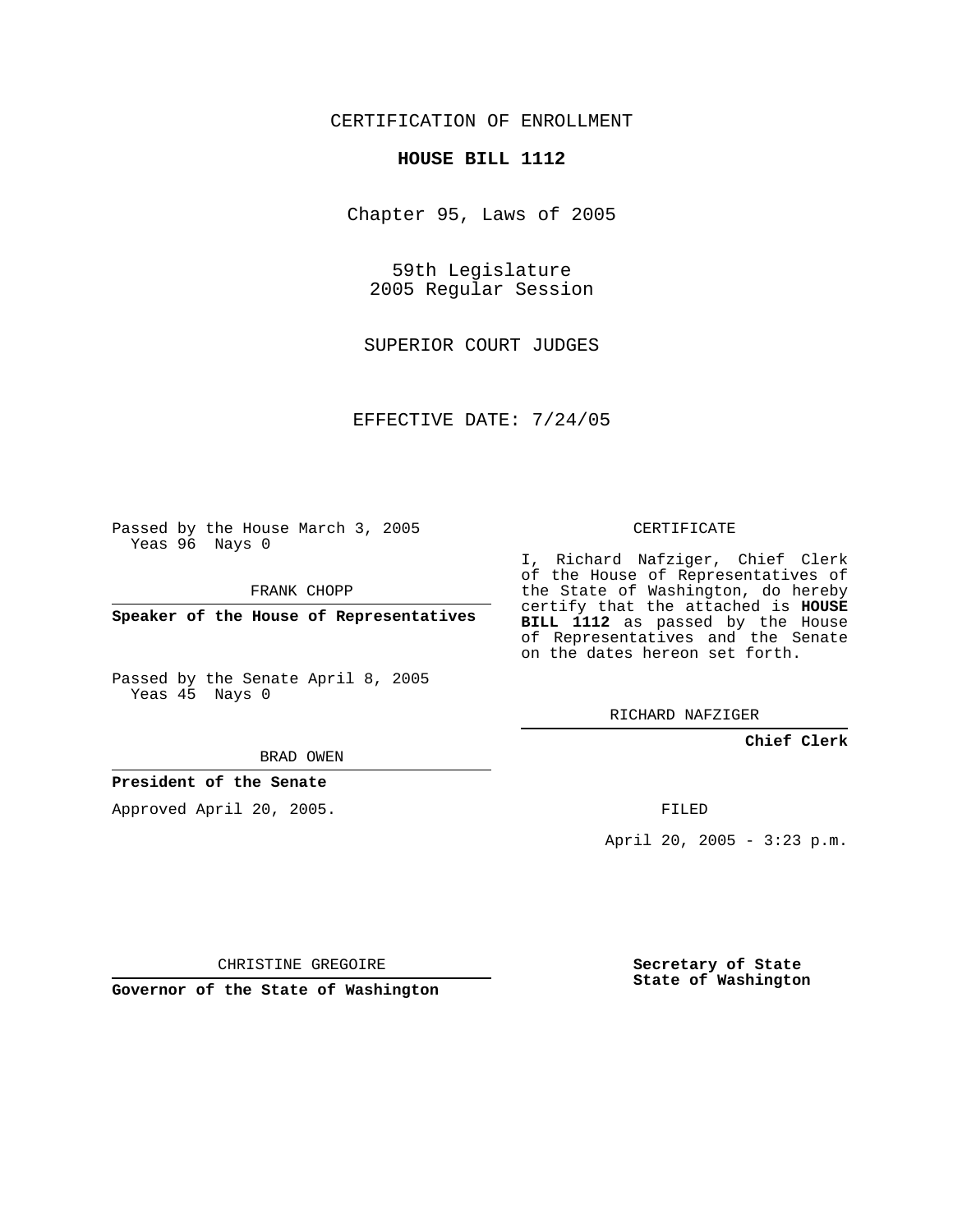# **HOUSE BILL 1112** \_\_\_\_\_\_\_\_\_\_\_\_\_\_\_\_\_\_\_\_\_\_\_\_\_\_\_\_\_\_\_\_\_\_\_\_\_\_\_\_\_\_\_\_\_

\_\_\_\_\_\_\_\_\_\_\_\_\_\_\_\_\_\_\_\_\_\_\_\_\_\_\_\_\_\_\_\_\_\_\_\_\_\_\_\_\_\_\_\_\_

Passed Legislature - 2005 Regular Session

**State of Washington 59th Legislature 2005 Regular Session**

**By** Representatives Quall, Bailey, Morris, Strow, Kristiansen and Pearson; by request of Board For Judicial Administration

Read first time 01/14/2005. Referred to Committee on Judiciary.

1 AN ACT Relating to superior court judges; amending RCW 2.08.063; 2 and creating a new section.

3 BE IT ENACTED BY THE LEGISLATURE OF THE STATE OF WASHINGTON:

 4 **Sec. 1.** RCW 2.08.063 and 1998 c 270 s 2 are each amended to read 5 as follows:

 There shall be in the county of Lincoln one judge of the superior 7 court; in the county of Skagit, ((<del>three</del>)) <u>four</u> judges of the superior court; in the county of Walla Walla, two judges of the superior court; in the county of Whitman, one judge of the superior court; in the county of Yakima, eight judges of the superior court; in the county of Adams, one judge of the superior court; in the county of Whatcom, three judges of the superior court.

 NEW SECTION. **Sec. 2.** The additional judicial position created by section 1 of this act in Skagit county shall be effective only if the county through its legislative authority documents its approval by January 1, 2007, of the additional position and its agreement that it will pay out of county funds, without reimbursement from the state, the